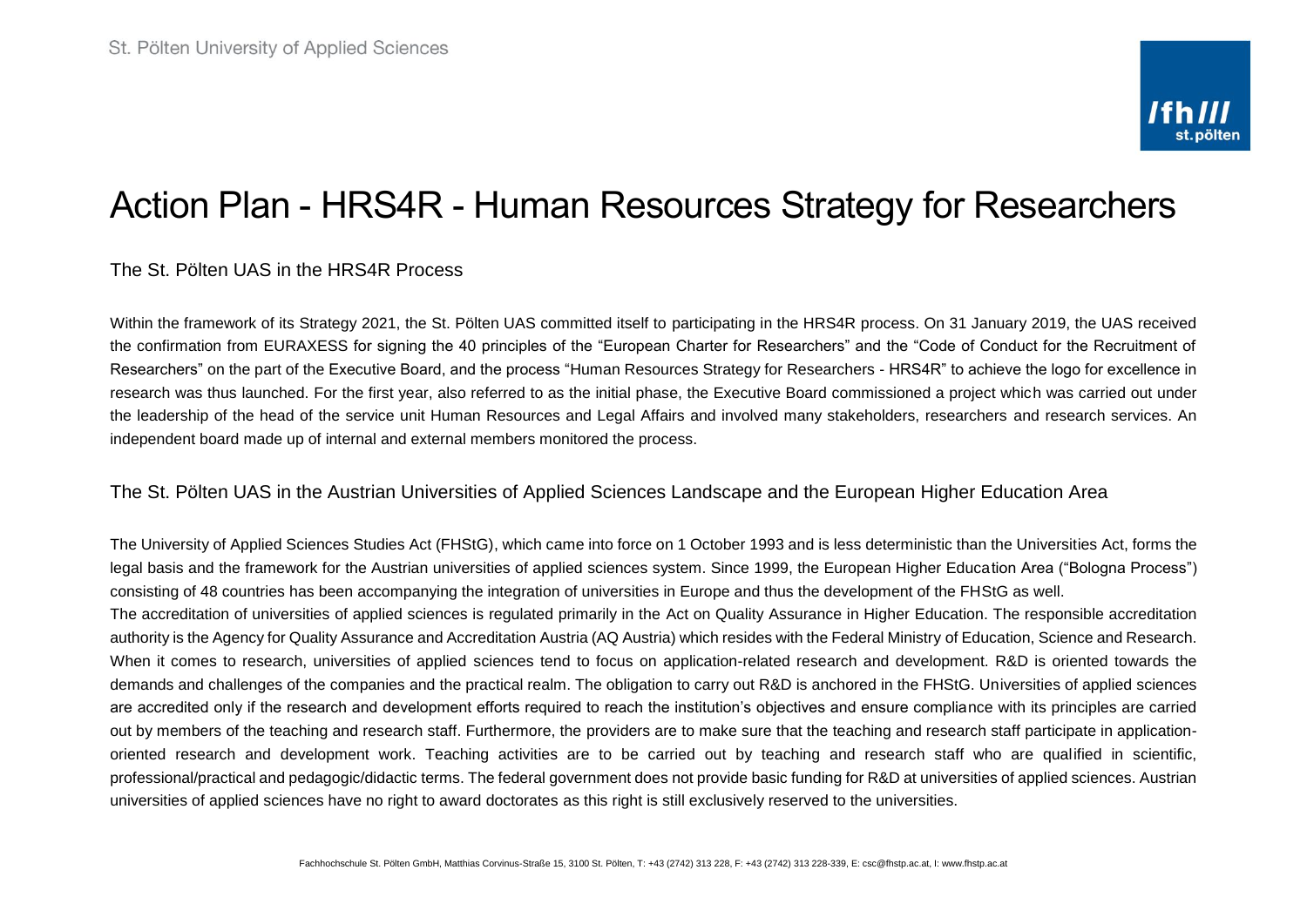## The St. Pölten University of Applied Sciences GmbH

The St. Pölten UAS is a key player in the Austrian higher education landscape and one of the most important employers in the region. Our university distinguishes itself by its future-oriented and steadily growing number of study programmes, a strong interdisciplinary collaboration, and the strength of its research. Current challenges require new ideas: our career model leaves room for joint ideas and individual growth. In addition to the intensive exchange within the UAS, we offer the ideal environment for interdisciplinary research due to our numerous national and international collaborations. Teaching, research and administration teams work together across disciplines. The St. Pölten UAS is therefore one of the most research-intensive universities of applied sciences in Austria.

#### Action Plan

The St. Pölten UAS is one of the first universities of applied sciences in Austria to take on the challenge and subject itself to an internal review concerning the requirements of the principles laid down by EURAXESS in the Charter and the Code. The gap analysis carried out within the framework of the initial phase resulted in a number of measures which are to be implemented and have been subsumed under the topic clusters "Ethical and Professional Aspects", "Recruitment and Selection", "Working Conditions" and "Training and Development". The most important measures are described in the following.

| <b>Action 1</b>                             | <b>Cluster</b>                  | <b>Responsible Unit</b>                                                                                                             | <b>Indicators / Targets</b>                                                                                                                                                                                                                   | <b>Timing</b> |
|---------------------------------------------|---------------------------------|-------------------------------------------------------------------------------------------------------------------------------------|-----------------------------------------------------------------------------------------------------------------------------------------------------------------------------------------------------------------------------------------------|---------------|
| Further development of a<br>mentoring model | <b>Training and Development</b> | UAS service unit Human<br>Resources & Legal Affairs / Staff<br>Development and UAS service<br>unit Research & Knowledge<br>Transfer | At least three trainings for supervisors and<br>mentors will be offered.<br>A new concept of strategic career<br>counselling will be completed and<br>implemented.<br>A concept of continuous mentoring will be<br>completed and implemented. | June 2022     |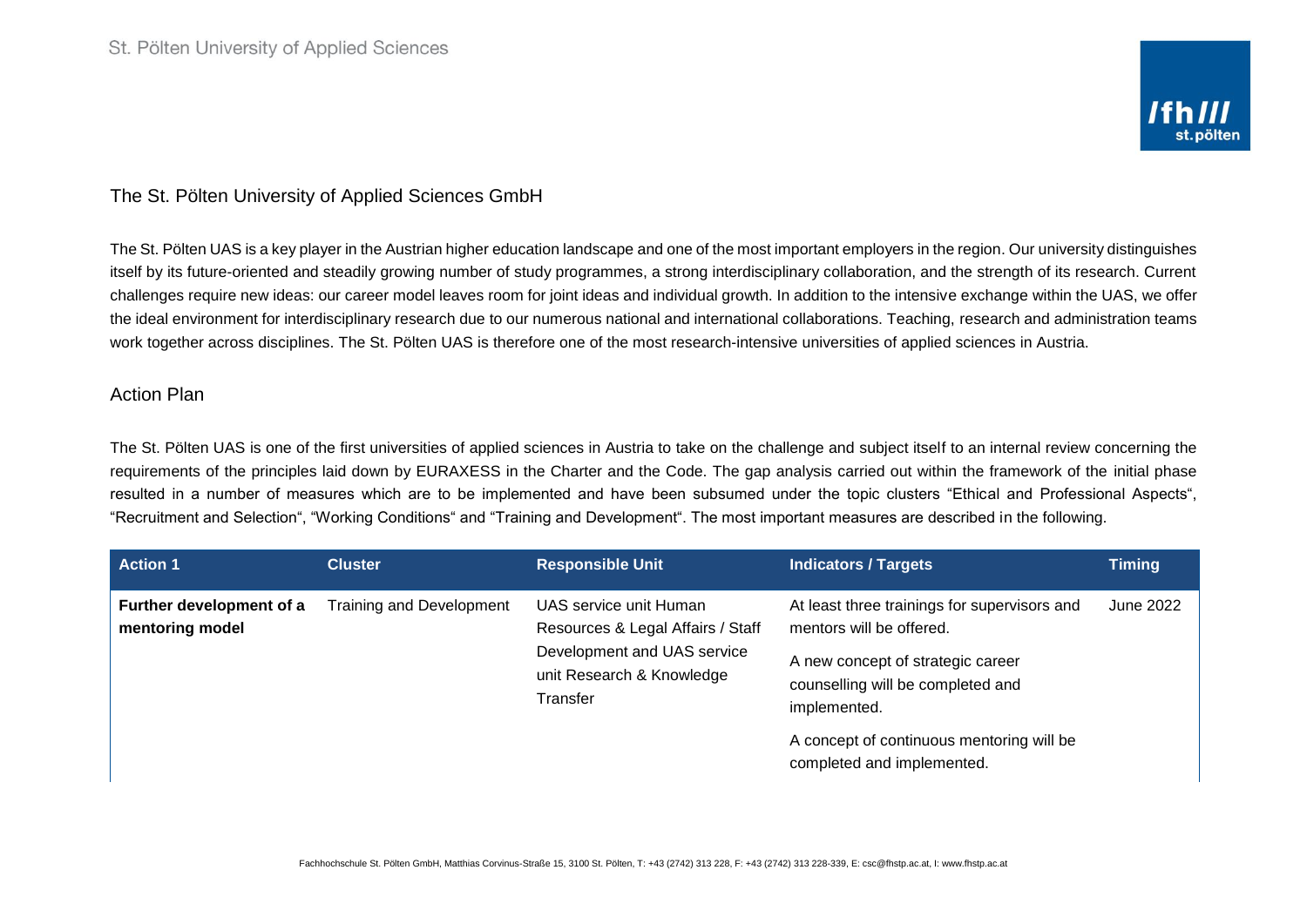A mentoring concept for researchers and supervisors that covers the entire UAS career path (and beyond) makes sense for several reasons and also corresponds with the objectives of the St. Pölten UAS: the establishment (and training) of mentors increases the personal connection to the UAS and lets the research group perceive the personal development of the individual researchers more consciously, which also facilitates the personnel planning. Strategic career guidance is to take place primarily within the research group. For the purpose of systematisation, an exchange format is to be established in which heads of institutes and research groups and the UAS service units Human Resources & Legal Affairs and Research & Knowledge Transfer are involved, in particular to take on aspects that go beyond the research group and the UAS.

Furthermore, there are plans to introduce a continuous mentoring system (which has been systematically implemented only within the framework of the onboarding so far).

- Obligation to have mentors starting from the position of Junior Researcher in the career model of the St. Pölten UAS
- Further training in the areas of mentoring / guidance for experienced researchers

| <b>Action 2</b>              | <b>Cluster</b>                  | <b>Responsible Unit</b>   | <b>Indicators / Targets</b>        | <b>Timing</b>                  |
|------------------------------|---------------------------------|---------------------------|------------------------------------|--------------------------------|
| <b>Further education for</b> | <b>Training and Development</b> | UAS service unit Human    | A systematic further training      | Systematic further training    |
| <b>researchers</b>           |                                 | Resources & Legal Affairs | portfolio including a final        | portfolio will be completed by |
|                              |                                 | Staff Development and     | certificate will be completed. The | November 2021.                 |
|                              |                                 | UAS service unit          | first seminars within the          | The first seminars within the  |
|                              |                                 | Research & Knowledge      | framework of the portfolio should  | framework of the portfolio     |
|                              |                                 | Transfer                  | take place.                        | should take place by May       |
|                              |                                 |                           |                                    | 2022.                          |

It also complies with the Strategy 2021 and the work programme / target agreement of Human Resources and Legal Affairs to offer more target groupspecific training (also for researchers). In order to be able to consciously and systematically take on many aspects of the necessary qualifications and further development of the researchers, a systematic portfolio of further training courses will be proposed which consists of compulsory further education measures (internal processes, funding landscape, project management) and voluntary measures (e.g. management skills) and results in a certificate after a certain workload has been completed.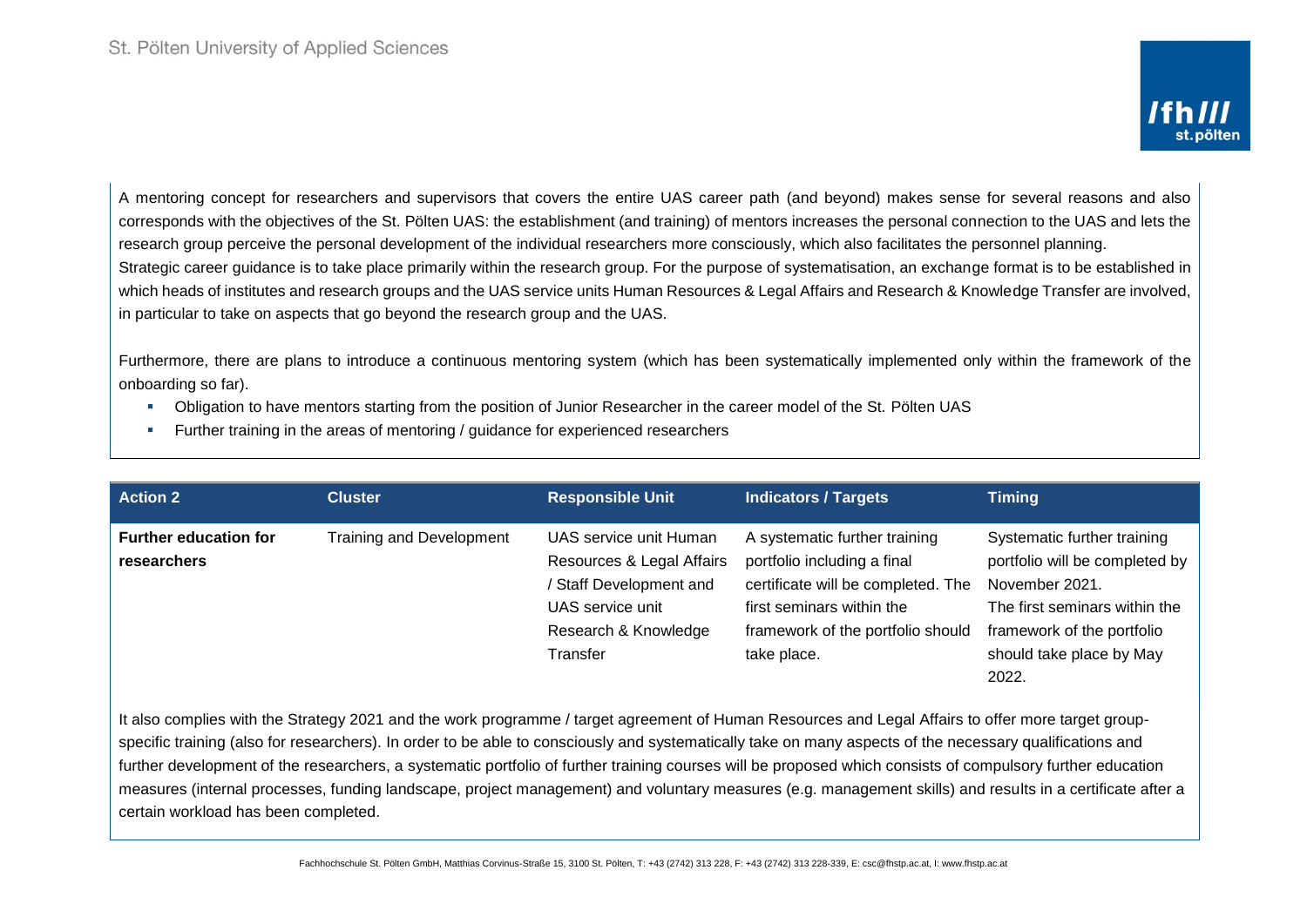| <b>Action 3</b>                                                                                                                                                                                                                                                                                                                                                                                                                                                                                                                                                                                                                                                                                                                     | <b>Cluster</b>                  | Responsible Unit                                                                                                                            | Indicators / Targets                                                                                                          | Timing        |  |  |
|-------------------------------------------------------------------------------------------------------------------------------------------------------------------------------------------------------------------------------------------------------------------------------------------------------------------------------------------------------------------------------------------------------------------------------------------------------------------------------------------------------------------------------------------------------------------------------------------------------------------------------------------------------------------------------------------------------------------------------------|---------------------------------|---------------------------------------------------------------------------------------------------------------------------------------------|-------------------------------------------------------------------------------------------------------------------------------|---------------|--|--|
| Further development of the career<br>model for teaching and research<br>staff / description of functions                                                                                                                                                                                                                                                                                                                                                                                                                                                                                                                                                                                                                            | <b>Training and Development</b> | UAS service unit Human Resources<br>& Legal Affairs / Staff Development,<br>UAS service unit Research &<br>Knowledge Transfer and UAS Board | A new version of the career model<br>will be completed and<br>implemented which takes all<br>indicated measures into account. | March<br>2022 |  |  |
| The career model for the teaching and research staff of the St. Pölten UAS will be further developed with a stronger focus on the special requirements in the<br>UAS sector regarding scientific, professional/practical and pedagogic/didactic qualifications (as laid down in the FHStG).<br>Positions related to the research realm which have received too little attention so far (e.g. technicians, IT developers, etc.) will be defined in more detail and<br>it will be examined whether they can be integrated into the career model.<br>International, mobility and practical experience and teaching will be increasingly integrated into the career model and the instrument of quality agreements<br>provided therein. |                                 |                                                                                                                                             |                                                                                                                               |               |  |  |

| <b>Action 4</b>   | <b>Cluster</b>                                                      | <b>Responsible Unit</b>                                                                                     | <b>Indicators / Targets</b>                                                                                                                                                                                                                                                                                                                    | <b>Timing</b>                                                                       |
|-------------------|---------------------------------------------------------------------|-------------------------------------------------------------------------------------------------------------|------------------------------------------------------------------------------------------------------------------------------------------------------------------------------------------------------------------------------------------------------------------------------------------------------------------------------------------------|-------------------------------------------------------------------------------------|
| <b>Recruiting</b> | <b>Recruitment and Selection</b><br><b>Training and Development</b> | UAS service unit Human<br>Resources & Legal Affairs /<br>Recruiting / Staff<br>Development and UAS<br>Board | The recommendations of the working group with regard to<br>the revision of the hearing process will be completed and<br>submitted to the UAS Board for decision-making.<br>The implementation and training of the hearing process<br>will be completed.<br>A concept for the use of new search strategies will be<br>completed and implemented | Both concepts:<br>September<br>2021<br>Implementation<br>and Training:<br>June 2022 |
|                   |                                                                     |                                                                                                             | The recruiting process will be further developed. In this context, particular attention is paid to appointment procedures. As comprehensive quality features,                                                                                                                                                                                  |                                                                                     |

the requirements of the scientific, professional/practical and pedagogic/didactic as well as individual qualifications and mobility experiences will be increasingly integrated into job advertisements, the career model and the catalogue of selection criteria in the hearing. Furthermore, the guidelines for the selection criteria regarding CVs with deviations in the chronological order will be developed further. Within the framework of the implementation phase, the search strategies will be optimised and adjusted to current trends.The OTM-R policy has been published and is to be further developed as needed.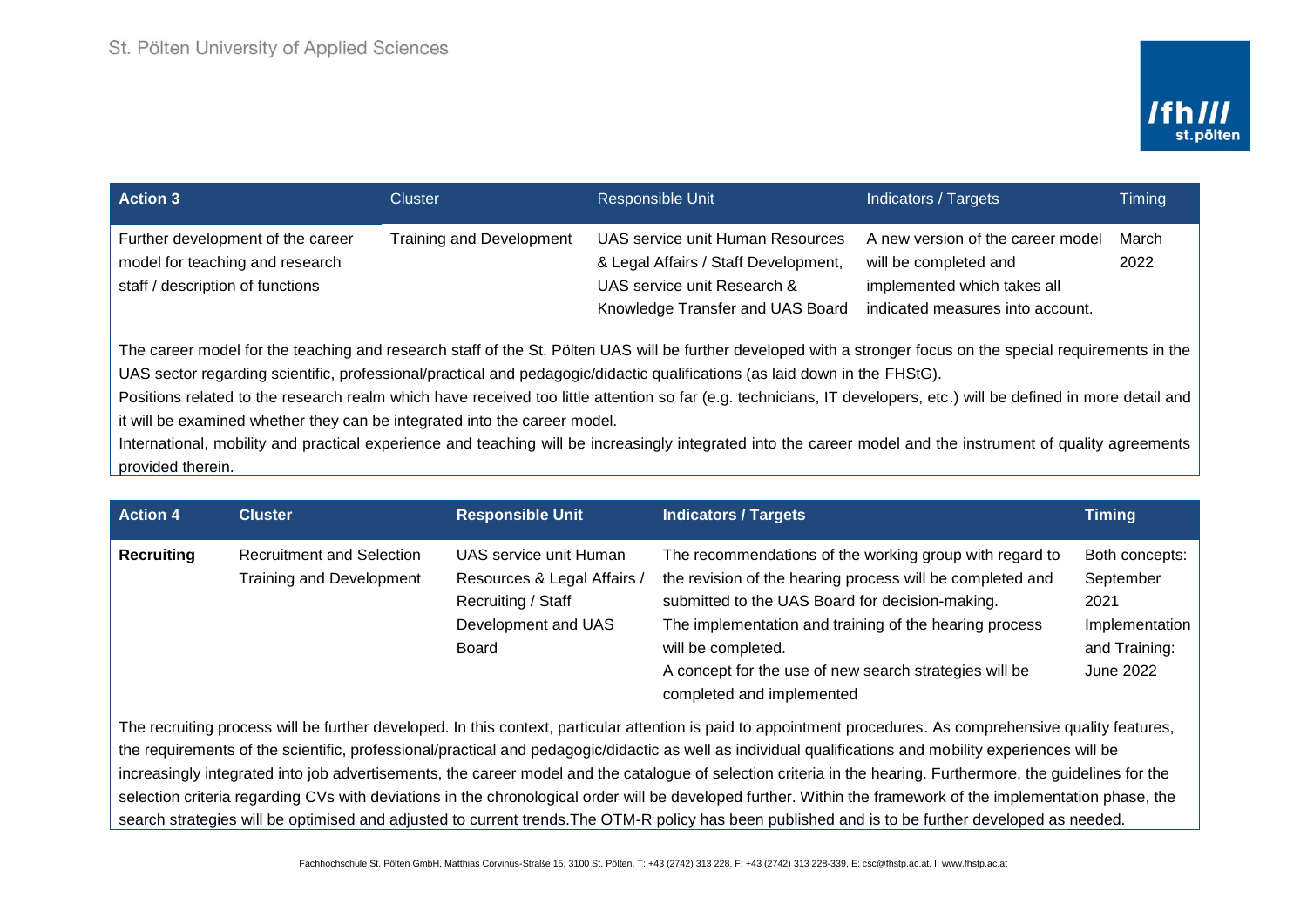| <b>Action 5</b>                                                                                                                                                                                                                                                                                                                                                                                                                                                                                                                                                                                                                                                                                                                                                                                                                                                                                                                                                                                                                                                                                                                                                                                                                                                                                                                                  | Cluster                                    | Responsible Unit                                                   | Indicators / Targets                                                                                                                         | Timing        |  |
|--------------------------------------------------------------------------------------------------------------------------------------------------------------------------------------------------------------------------------------------------------------------------------------------------------------------------------------------------------------------------------------------------------------------------------------------------------------------------------------------------------------------------------------------------------------------------------------------------------------------------------------------------------------------------------------------------------------------------------------------------------------------------------------------------------------------------------------------------------------------------------------------------------------------------------------------------------------------------------------------------------------------------------------------------------------------------------------------------------------------------------------------------------------------------------------------------------------------------------------------------------------------------------------------------------------------------------------------------|--------------------------------------------|--------------------------------------------------------------------|----------------------------------------------------------------------------------------------------------------------------------------------|---------------|--|
| <b>Framework</b><br>conditions                                                                                                                                                                                                                                                                                                                                                                                                                                                                                                                                                                                                                                                                                                                                                                                                                                                                                                                                                                                                                                                                                                                                                                                                                                                                                                                   | Ethical and<br><b>Professional Aspects</b> | UAS service unit Research &<br>Knowledge Transfer and UAS<br>Board | The further development of the Research LifeCycle<br>including a new phase as an information and<br>exchange gate will be completed.         | December 2021 |  |
|                                                                                                                                                                                                                                                                                                                                                                                                                                                                                                                                                                                                                                                                                                                                                                                                                                                                                                                                                                                                                                                                                                                                                                                                                                                                                                                                                  |                                            |                                                                    | An assessment of the necessity of creating an ethics<br>office and an ombudsman service will be completed<br>and appropriate measures taken. |               |  |
| The research processes are part of the UAS process landscape and thus also part of the "Management LifeCycle". The existing tools and processes are to<br>be used better in the future in such a way that a platform for the exchange of contents and the evaluation of the conformity with the research strategies is<br>available. The discussion and exchange regarding research topics and the associated freedom in the development of ideas as well as research questions<br>and topics are to be stimulated even more, especially across the borders of institutes and departments and in exchange with external stakeholders.<br>Within the framework of the revision and development of the existing process of project research, measures will be taken to promote early project support<br>and visibility and enable an information and exchange platform and a compliance check with research strategies.<br>The legal framework conditions determine a focus on applied research. On top of this, the St. Pölten UAS is committed to responsible research and<br>innovation as well as mission-oriented research aimed at making an impact for society. This project resulted in the recommendation to review the necessity<br>of creating a specific ethics and ombudsman service or to define and implement alternative measures. |                                            |                                                                    |                                                                                                                                              |               |  |

| <b>Action 6</b>           | <b>Cluster</b>            | <b>Responsible Unit</b>                                                                                                | Indicators / Targets                                                                                      | <b>Timing</b>                                                                                                                                                          |
|---------------------------|---------------------------|------------------------------------------------------------------------------------------------------------------------|-----------------------------------------------------------------------------------------------------------|------------------------------------------------------------------------------------------------------------------------------------------------------------------------|
| <b>Working conditions</b> | <b>Working Conditions</b> | UAS service unit Human<br>Resources & Legal<br>Affairs, Works Council<br>and UAS service unit IT<br>and Infrastructure | The plant-level agreement<br>will be signed. A childcare<br>concept will be finalised and<br>implemented. | New plant-level agreement at July<br>2020. Further measures will follow<br>with the move to the new building<br>in the autumn of 2021.<br>Childcare concept: June 2022 |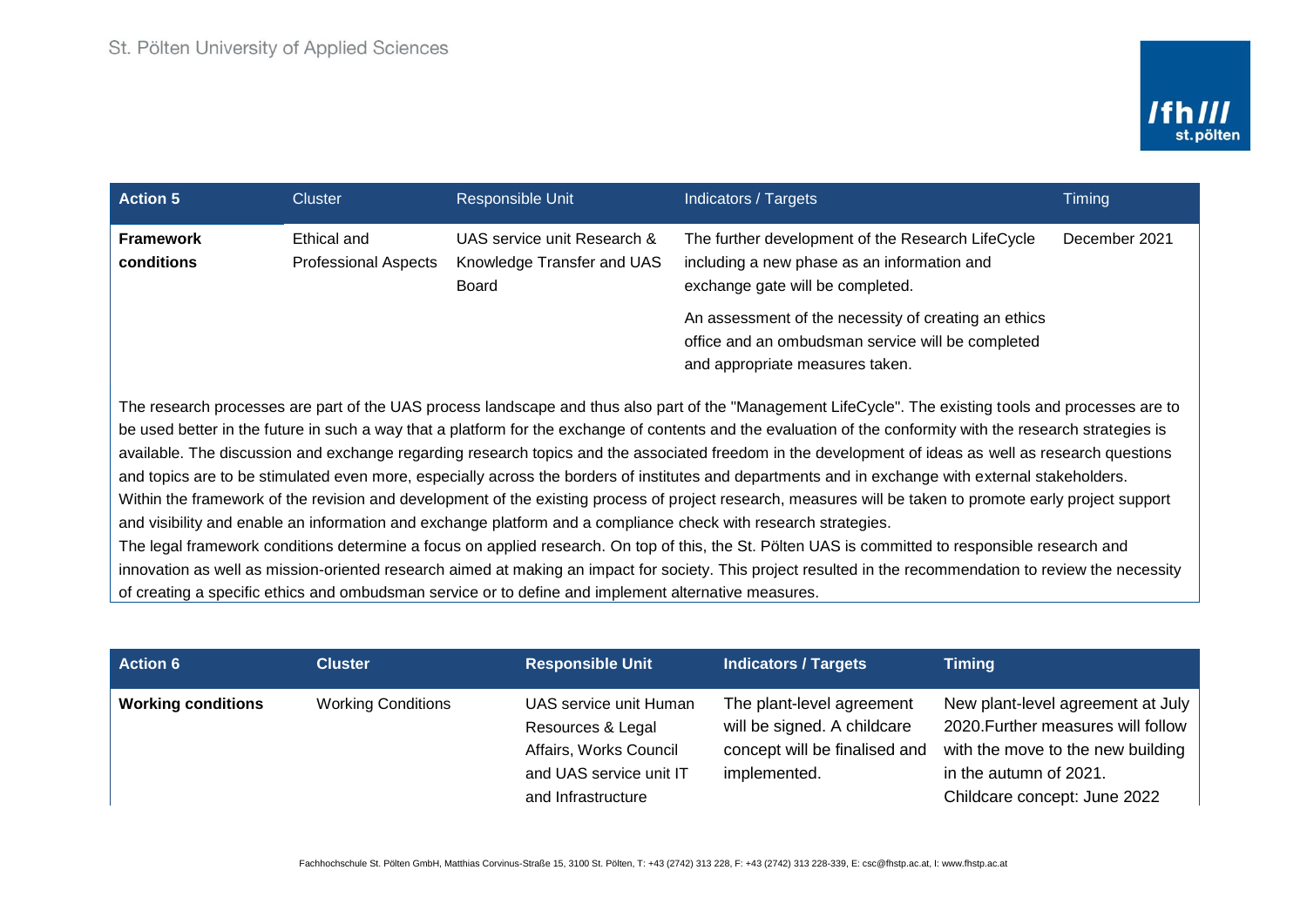Despite fixed-term projects, the UAS offers more and more permanent employment contracts. In the universities of applied sciences sector, it will never be adequate to abolish fixed-term contracts completely: in the absence of basic research funding from the public sector, research within the framework of third party-funded projects – which can partly be relatively short-term – will always be at the centre of research activity. With the instrument of a Qualification Agreement – which is not yet widely used in the area of the UAS – an instrument aimed at further development, and thus also at medium-term career perspectives, has already been implemented. Measures to promote the compatibility of family and work – with special consideration for the needs of young researchers – will be integrated into the existing workplace health promotion project and further developed. Moreover, the UAS will implement additional measures within the framework of working conditions by improving data protection, the room situation and noise prevention in particular with the new building. In the course of the revision of the operational agreement 2020, the core work time will be abolished and thus flexibility increased.

| <b>Responsible Unit</b><br><b>Action 7</b><br><b>Cluster</b>                                                                                                                                                                                                                                         | <b>Indicators / Targets</b>                                                                                                                                                                                                                                                                                                                                                                                                                      | <b>Timing</b>                                                                   |
|------------------------------------------------------------------------------------------------------------------------------------------------------------------------------------------------------------------------------------------------------------------------------------------------------|--------------------------------------------------------------------------------------------------------------------------------------------------------------------------------------------------------------------------------------------------------------------------------------------------------------------------------------------------------------------------------------------------------------------------------------------------|---------------------------------------------------------------------------------|
| Recruitment and<br>Gender and Diversity Officer, UAS<br><b>Gender und diversity</b><br>service unit Human Resources & Legal<br>Selection<br>Affairs / Staff Development / Recruiting<br>Training and<br>will increase.<br>and Executive Officers<br>Development<br><b>Working Conditions</b><br>out. | The "Research Lab" will be provided.<br>The proportion of females in research<br>The recommendations of the working<br>group with regard to the revision of the<br>hearing process (including the role of<br>the Gender and Diversity Officer) will be<br>completed and presented to the UAS<br>Board for decision-making.<br>Multipliers will be established.<br>The first further training formats for<br>management functions will be carried | Proportion of<br>females: September<br>2023<br>Other targets:<br>September 2021 |